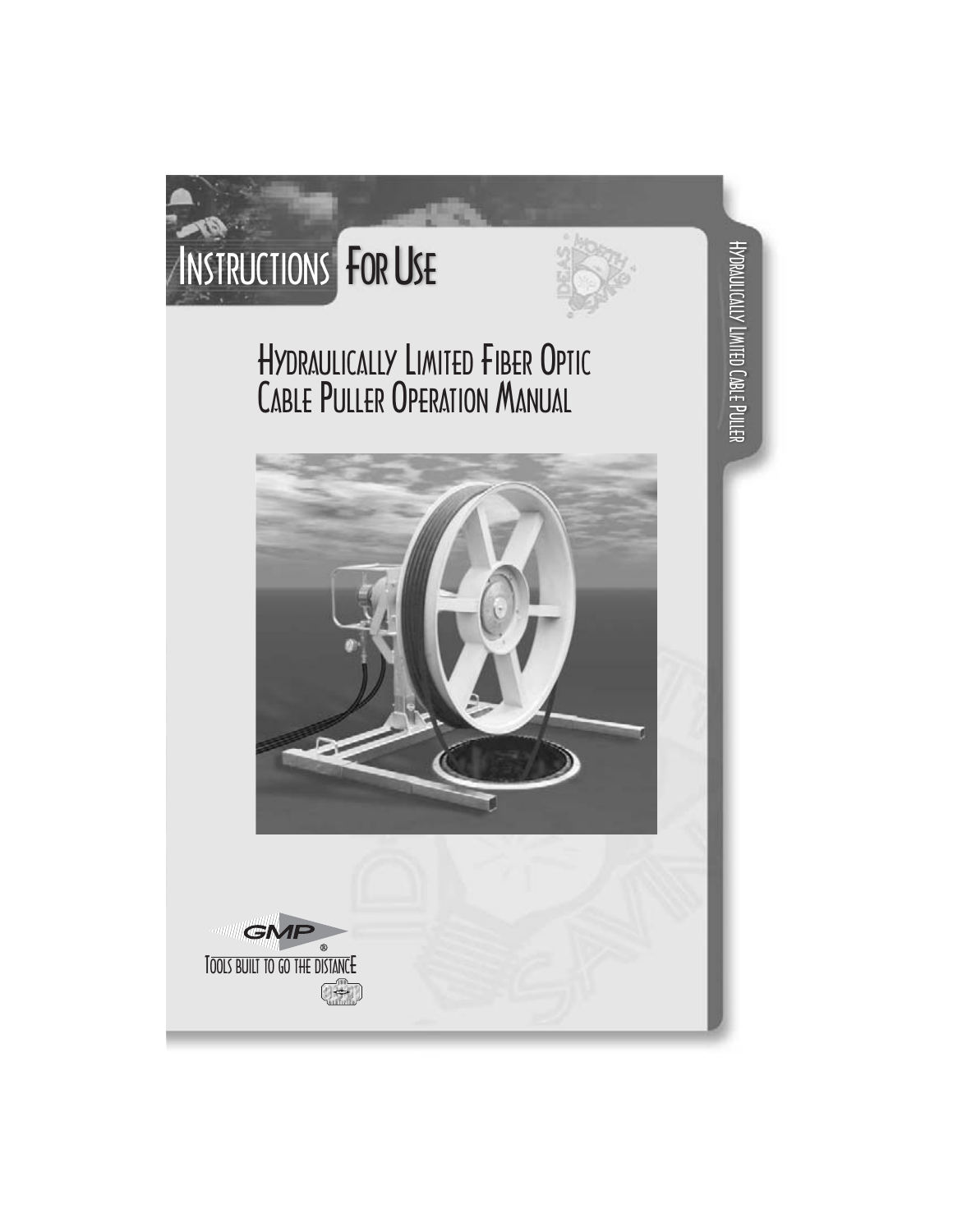#### TABLE OF CONTENTS

| 1.0  | GENERAL INFORMATION                      | 2     |
|------|------------------------------------------|-------|
| 2.0  | SAFE OPERATING PRACTICES                 | 3     |
| 3.0  | TECHNICAL SPECIFICATIONS                 | 3     |
| 4.0  | <b>COMPONENTS INCLUDED</b>               | 3     |
| 5.0  | OPTIONAL ACCESSORIES & REPLACEMENT ITEMS | 4 & 5 |
| 6.0  | <b>OVERALL DIMENSIONS</b>                | 6     |
| 7.0  | <b>KEY FEATURES</b>                      | 6     |
| 8.0  | SETUP OF PULLER                          | 6 & 7 |
| 8.1  | <b>HYDRAULIC CONNECTIONS</b>             | 8     |
| 8.2  | CALIBRATION                              | 9     |
| 8.3  | <b>OPERATION</b>                         | 9     |
| 9.0  | DISASSEMBLY AND STORAGE                  | 10    |
| 10.0 | CARE AND MAINTENANCE                     | 10    |
| 11.0 | <b>TROUBLESHOOTING</b>                   | 11    |

## 1.0 GENERAL INFORMATION

**The GMP Hydraulically limited fiber optic cable puller is designed for the underground placement of fiber optic cable. It uses a hydraulic control valve with an adjustable pressure relief valve to limit the hydraulic pressure to the hydraulic motor.**

The GMP Hydraulically limited fiber optic cable puller comes complete with a self support frame, hydraulic motor, (2) 20 ft. hydraulic hoses and an adjustable foot control valve to control pulling tension and pulling speed.

Optional equipment includes a vehicle receiver mount with support jack for mounting to a 2" square trailer hitch. Also available is a portable hydraulic power unit with (2) 20 Ft. hydraulic hoses.

#### IMPORTANT PRECAUTIONS

Read and understand all safety instructions, warnings and procedures prior to using the GMP Hydraulically Limited Fiber Optic Cable Puller.

- THE HYDRAULICALLY LIMITED FIBER OPTIC CABLE PULLER IS NOT DESIGNED FOR, NOR INTENDED TO BE USED FOR THE MOVEMENT OF PEOPLE. NEVER USE THE PULLER FOR MOVING PEOPLE.
- THE HYDRAULICALLY LIMITED FIBER OPTIC CABLE PULLER IS NOT DESIGNED FOR, NOR INTENDED TO BE USED TO PULL CABLE AERIALLY. NEVER USE THE PULLER TO INSTALL CABLE ARIFLLY.
- ESCAPING FLUIDS UNDER PRESSURE CAN PENETRATE THE SKIN AND CAUSE SERIOUS PERSONAL INJURY.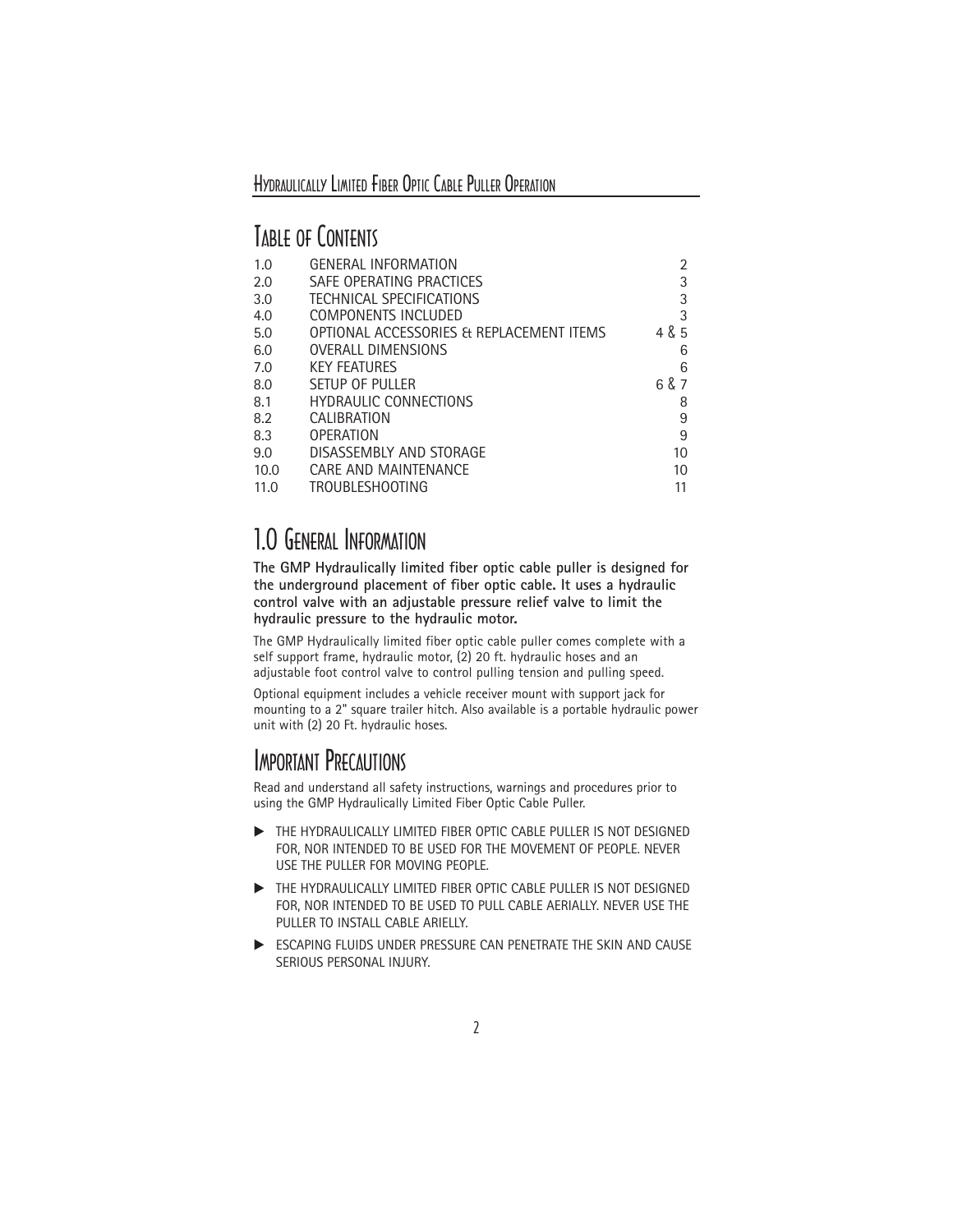

#### 2.0 GENERAL SAFETY PRECAUTIONS

- 1. Use a piece of cardboard to check for leaks. Do not use your hands.
- 2. Visually inspect hoses periodically and replace if worn or damaged. Do not exceed the working pressure of the hoses or fittings.
- 3. Maintain complete coordination with other members of the crew, giving them clear instructions by hand signal or reliable radio communication.
- 4. As much as possible, do not stand where there is the danger of being struck by the pulling rope or cable if is should fail or snag.
- 5. When working around the cable puller, do not wear loose fitting clothing that may become entangled with capstan and cause possible serious injury.
- 6. Keep hands safely away from capstan to prevent from getting caught or pinched.

#### 3.0 TECHNICAL SPECIFICATIONS

Hydraulics Pressure: 2000-2250 PSI (138-155 bar)

Hydraulics Flow: 5-15 GMP (18.9-56.8 LPM)

Hydraulics Pulling capacities: 1,000 Lbs max. (455 Kg) line tension on up to a 42" (1067 mm) diameter capstan.

#### 4.0 COMPONENTS INCLUDED WITH GMP #70483

| A. (1) hydraulic hoses (2) 1/2" diameter                | GMP P/N 30901                       |
|---------------------------------------------------------|-------------------------------------|
| x 20 feet with quick disconnect fittings                |                                     |
| B. (1) hydraulically limited foot control valve         | GMP P/N 31117                       |
| C. (1) hydraulic motor assembly.                        | GMP P/N 31115                       |
| D. (1) self support frame.                              | GMP P/N 31116                       |
| $\mathsf{E}$ (2) extension legs for self support from a | $($ lnoluded with CMD D $(N 2111c)$ |

- E. (2) extension legs for self support frame. (Included with GMP P/N 31116)
- F. (1) hitch pin with lynch pin attached. (Included with GMP P/N 31116)

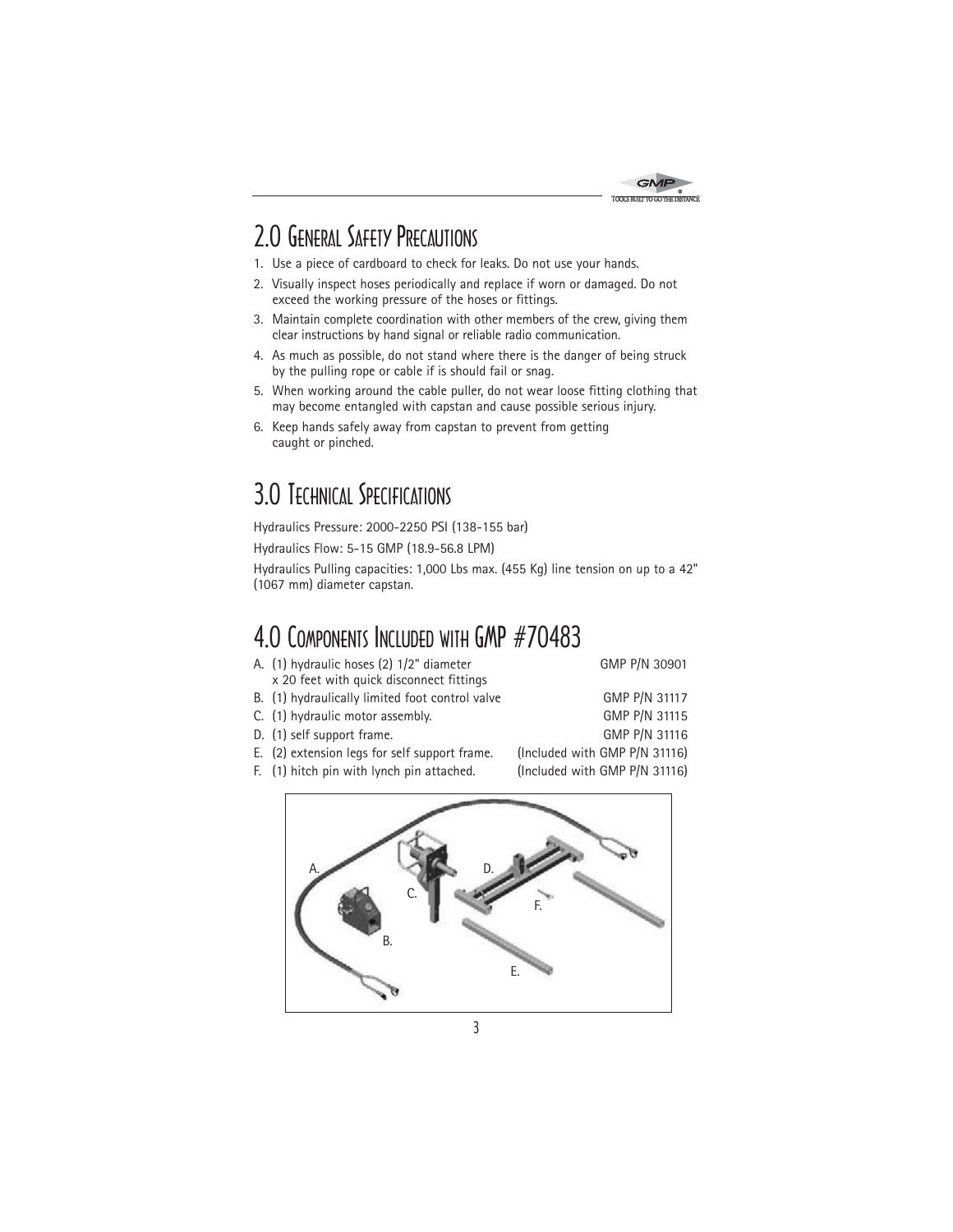#### 5.0 OPTIONAL ACCESSORIES AND REPLACEMENT ITEMS

(For other optional replacement items contact factory).



*Trailer Hitch P/N 31219*



*Trailer Hitch with Support Jack P/N 70484*



*Support Jack P/N 31208*





*Overhanging Socket P/N 70249 Star Shaped Floor Socket P/N 70250*



*Hydraulic Motor Assembly P/N 31115 Foot Control Valve P/N 31117*

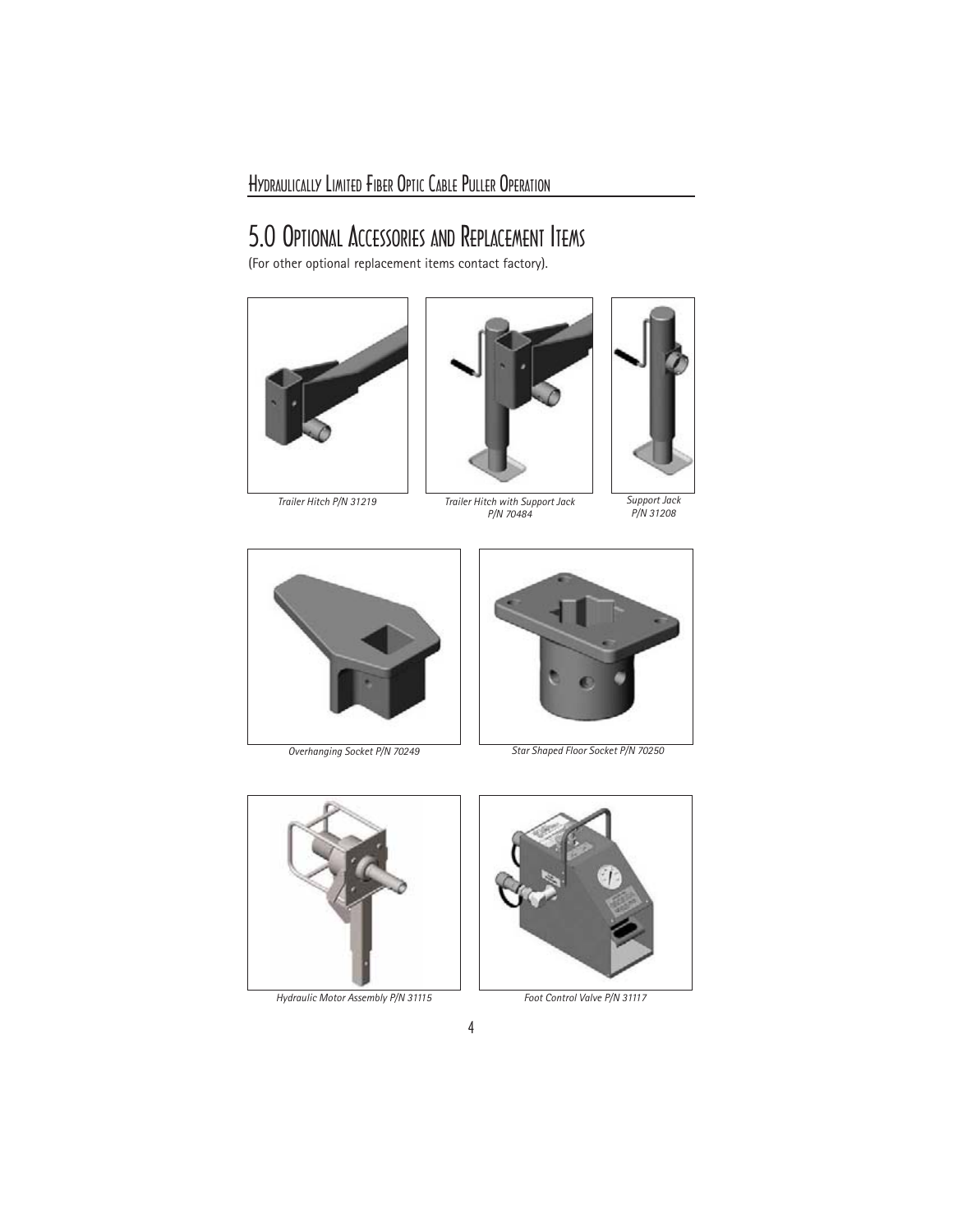



*25" Fiber Optic Pulling Capstan P/N 31208*



*32" Fiber Optic Pulling Capstan P/N 70472*



*40" Fiber Optic Pulling Capstan P/N 70478*



*Self-Suppoting Frame P/N 31116*



*Portable Hydraulic Power Supply P/N 70487 (Includes two 20 ft. Hydraulic Hoses, Not Shown)*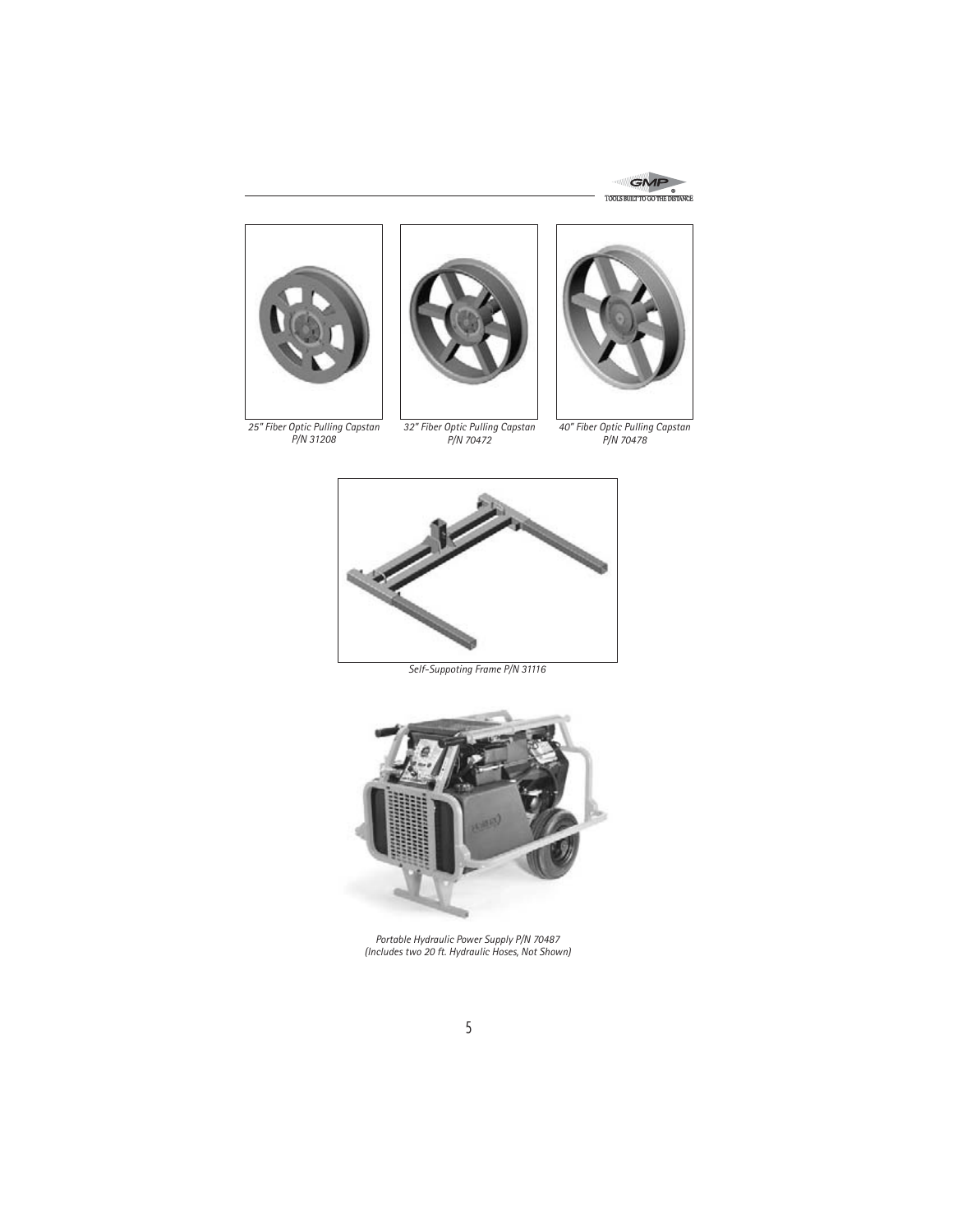## 6.0 OVERALL DIMENSIONS



#### 7.0 KEY FEATURES





*Foot Control Valve*



*Foot Control Valve Hydraulically Limited Fiber Optic Cable Puller Motor Assembly*

#### 8.0 SETUP OF PULLER

Use caution when lifting hydraulically limited cable puller. Use only proper equipment and manpower. Improper lifting could result in injury or property damage.

1. Place puller stand on ground over pull box or manhole. Align the puller stand so the extension legs will straddle the pull box or manhole. Install the extension legs into the ends of the stand. Verify that extension legs straddle the pull box or manhole as shown. See fig. 1.



*Figure 1*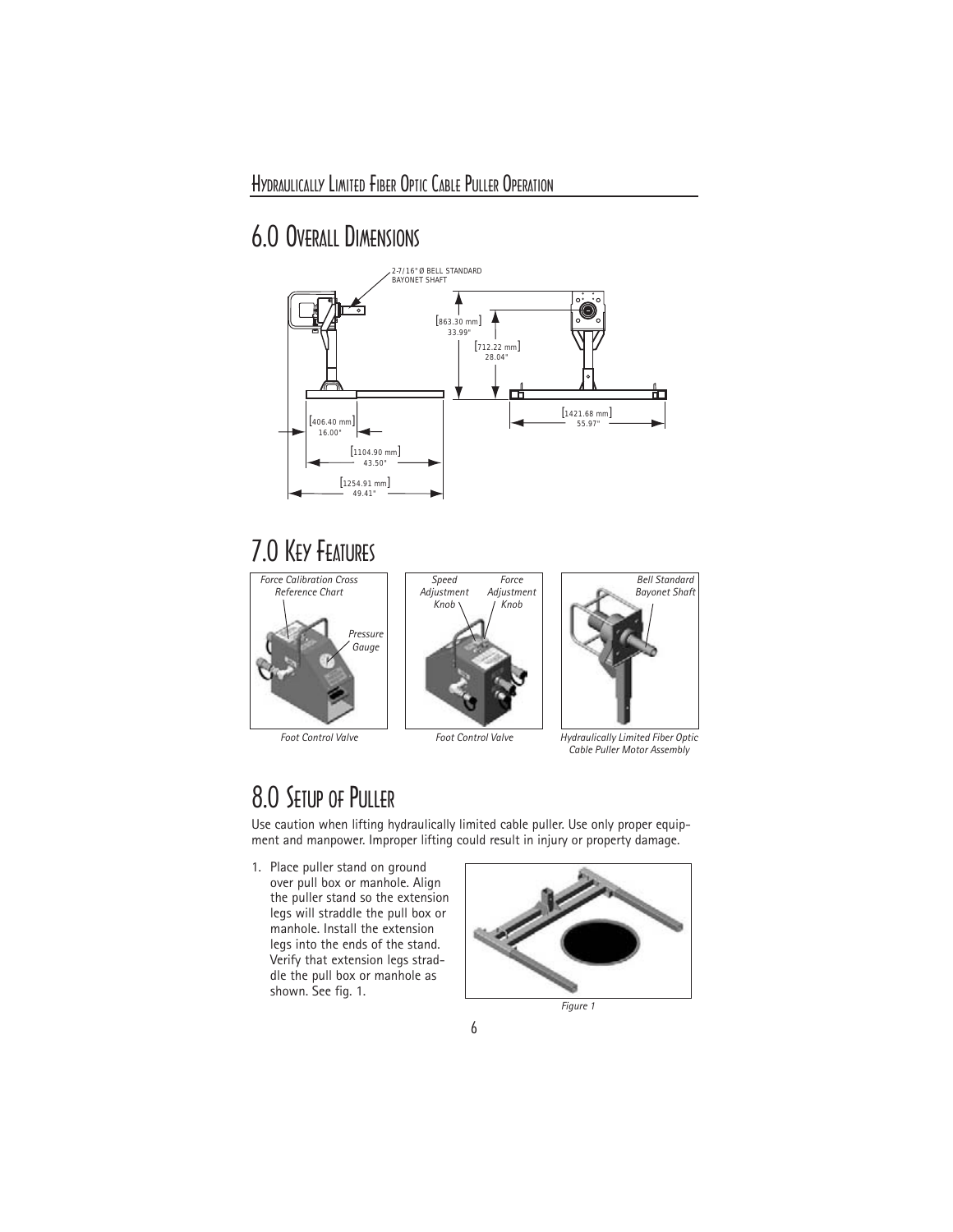

2. Place the hydraulic motor assembly into the puller stand socket with the shaft extending over the pull box or manhole as shown in Fig. 2. Install hitch pin to secure motor assembly in stand as shown in Fig. 2a.



*Figure 2*

3. Place foot control valve on ground near puller assembly as shown in Fig. 3.



*Figure 2a (Hitch Pin Detail)*



*Figure 3*

Position puller over manhole as shown in Fig. 3a.



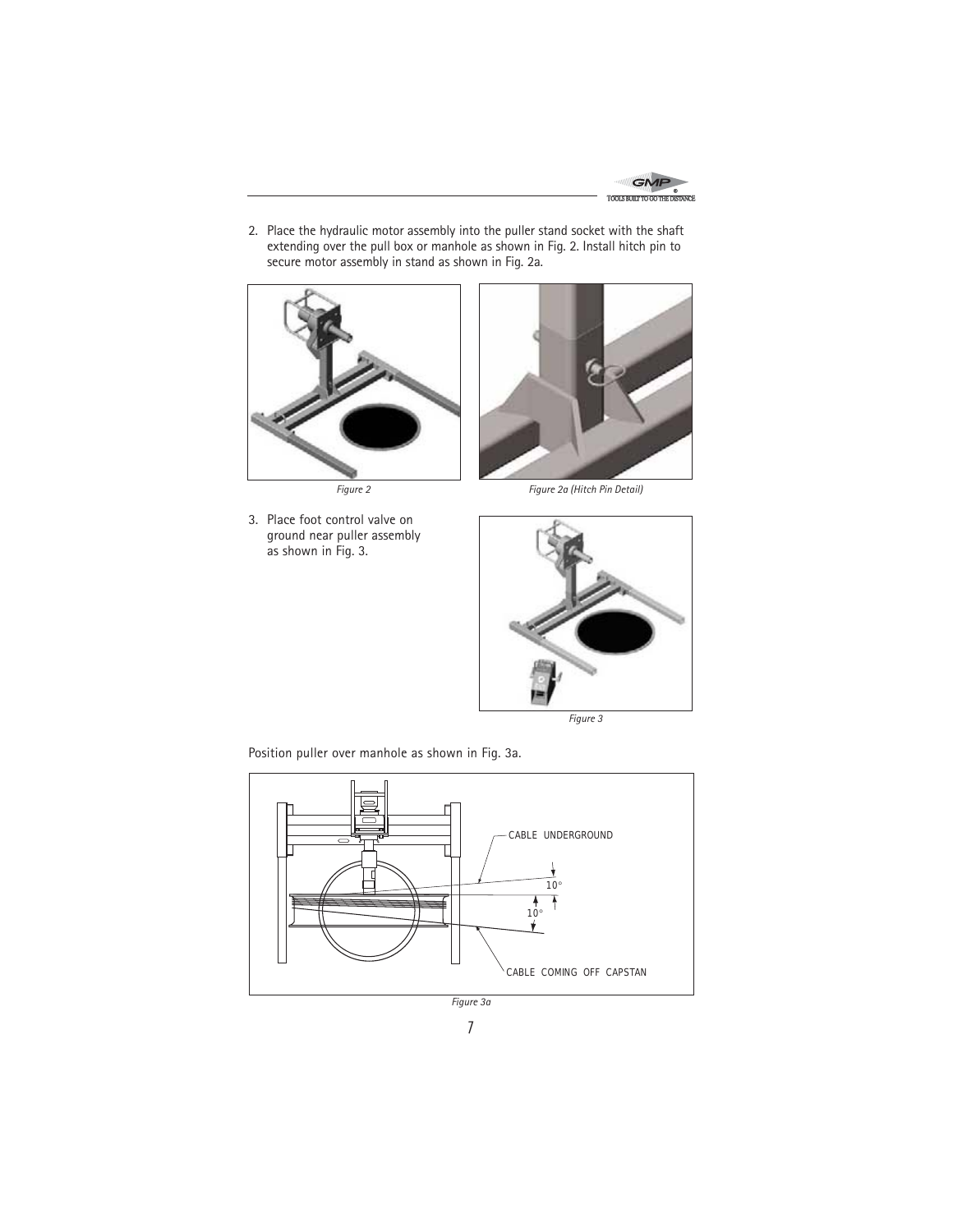#### 8.1 HYDRAULIC CONNECTIONS

1. Clean all hydraulic couplings before making connections using a clean dry cloth. Connect hydraulic hoses from rear of foot control valve to hydraulic motor. See Fig. 4a and 4b. Connect male coupling on the hose to the corresponding female coupling on the foot valve and motor and the female coupling on the hose to the corresponding male coupling on the foot valve and motor.



*Figure 4a Figure 4b*



2. Clean all hydraulic couplings before making connections using a clean dry cloth. Connect foot control valve to hydraulic power source using fittings on either side of foot control valve. Hydraulic pressure from power source to connect to fitting labeled "INLET PRESSURE" on side of foot control valve. Connect return line from power source to fitting labeled "RETURN TO TANK" on side of foot control valve. See Fig. 5.



*Figure 5*

**Important** – In order for the foot control valve to operate properly it is important for the flow from the hydraulic power source to the foot control valve be connected as described in step 2. If the hydraulic flow from the hydraulic power source to the foot control valve is reversed the valve will not be able to limit the amount of force on the cable being pulled by the capstan resulting in possible damage to the cable.

3. Verify all connections then activate hydraulics. Depress foot control valve pedal. Hydraulic motor shaft should rotate in a clockwise direction when viewed from the front of the shaft.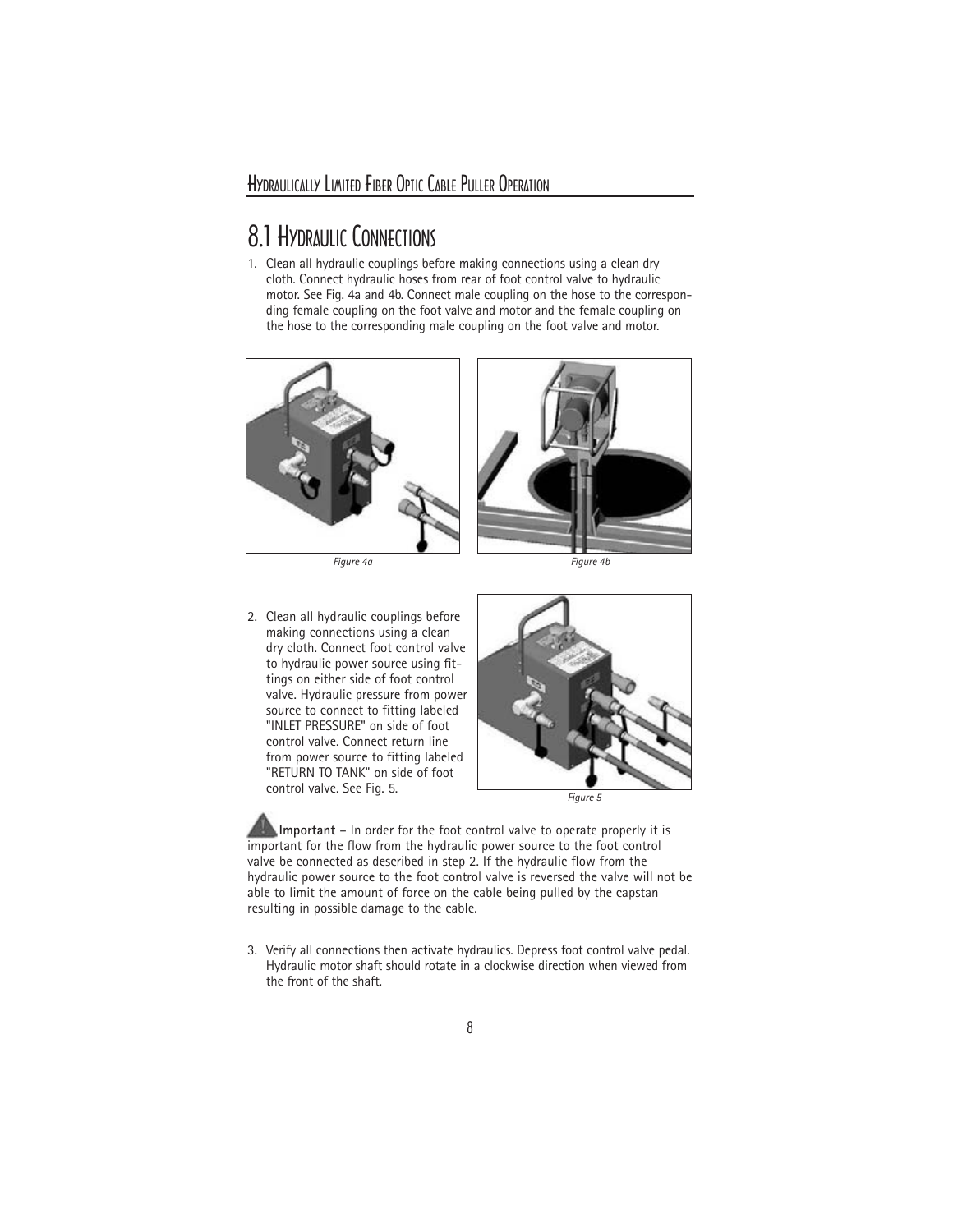

#### 8.2 CALIBRATION OF PULLER

- 1. Consult cable manufacture specifications for maximum pull rating and proper capstan size for cable being installed.
- 2. Refer to calibration chart for corresponding pressure setting for desired maximum pull and capstan diameter. For example, to set your hydraulic puller to a maximum pull of 600 Lbs. using a 32" diameter capstan, a pressure setting of 1,000 PSI is to be used. See chart below.

| <b>Desired</b> |      | Capstan Diameter |      |      |      |  |
|----------------|------|------------------|------|------|------|--|
| Pull           | 25"  | 30"              | 32"  | 40"  | 42"  |  |
| 600 lbs.       | 700  | 900              | 1000 | 1300 | 1400 |  |
| 750 lbs.       | 800  | 1100             | 1200 | 1700 | 1800 |  |
| 1000 lbs.      | 1150 | 1500             | 1650 | 2200 | 2350 |  |

#### **Hydraulic Pressure Setting (PSI)**

- 3. Calibrate your hydraulically limited cable puller as follows.
	- 1. Turn off the hydraulic power source.
	- 2. Disconnect hose from fitting labeled "OUTPUT TO PULLER"
	- 3. Turn on hydraulic power source and depress foot pedal.
	- 4. Adjust "Force control knob" until pressure gauge reads desired pressure setting based on capstan size from chart.
	- 5. Release foot pedal, turn off hydraulic power source and reconnect hose to fitting labeled "OUTPUT TO PULLER".

#### 8.3 OPERATION OF PULLER

- 1. Install capstan onto hydraulic motor shaft and turn hydraulic power on.
- 2. Wrap pulling tape or cable around capstan in a clockwise rotation beginning at the outer edge of the capstan closest to the puller motor at least (4) times being careful not to over-lay the pulling tape or cable. Entire hydraulic puller assembly may have to be moved slightly to properly align the tape or cable being pulled with the capstan to avoid a cross-over condition of the pulling tape or cable.
- 3. In order to prevent it from becoming entangled with the capstan or hydraulic puller, the pulling tape or rope must be guided off the capstan. (See Figure 3a on page 7)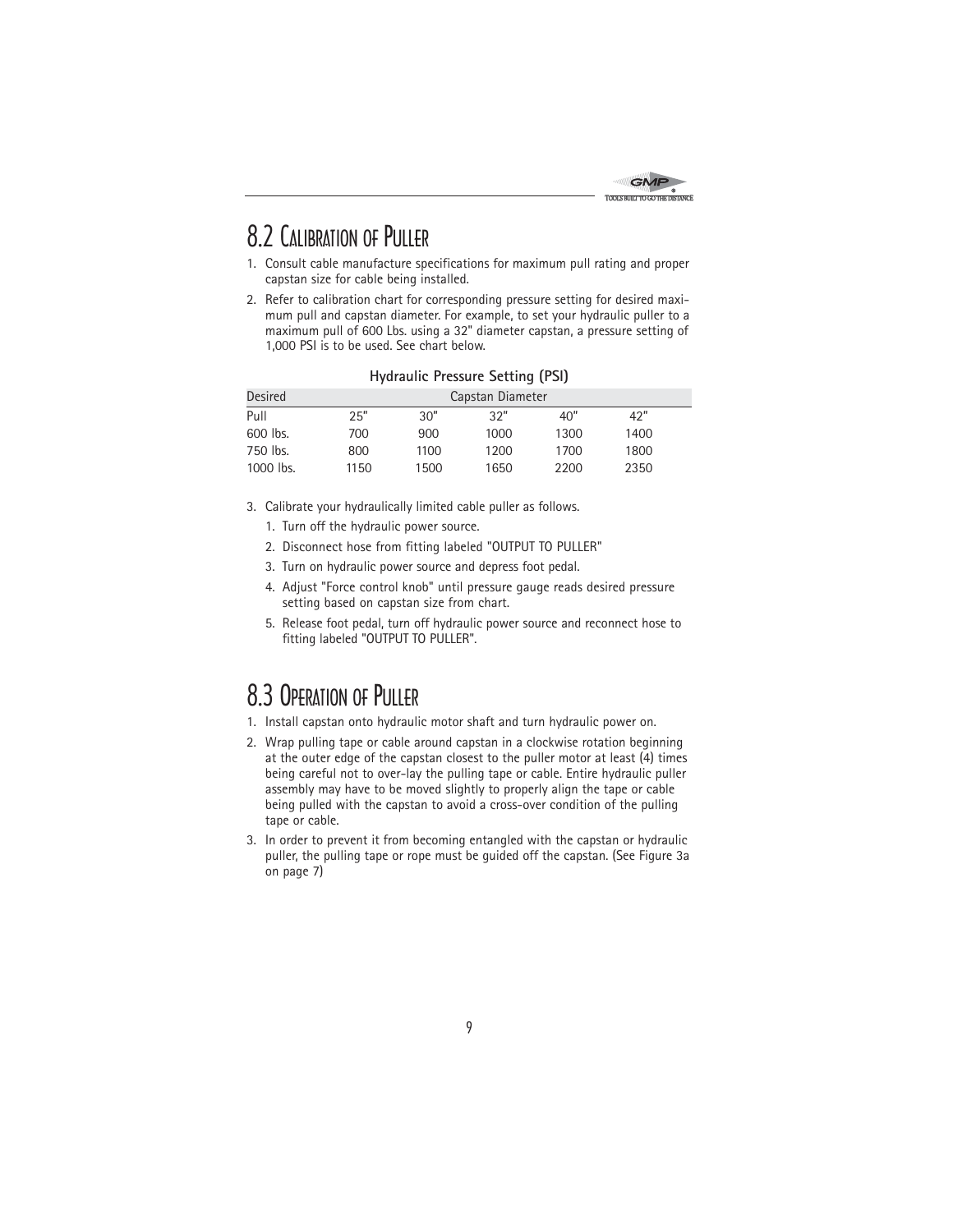#### 9.0 DISASSEMBLY AND STORAGE

- 1. Release foot control valve and turn off hydraulic power source.
- 2. Disconnect all hydraulic hoses and wipe off any residual hydraulic fluid from the quick-disconnect fittings.
- 3. Place caps and plugs onto quick-disconnect fittings.
- 4. Remove the capstan from the motor assembly by pushing the capstan inward towards the motor then rotate the capstan counterclockwise approximately a Quarter turn.
- 5. Remove the capstan from the drive shaft and store the capstan.
- 6. Remove the hitch pin securing the motor assembly to the stand and lift motor assembly from stand.
- 7. Remove the extension legs from the stand and place extension legs into the storage brackets on the stand assembly.
- 8. Store all components of the hydraulically limited cable puller securely.

## 10.0 CARE AND MAINTENANCE

General:

All components should be cleaned and securely stored to prevent damage.

Gearbox:

EP 80/90 GL-5 is the recommended lubricant.

Lubrication should be changed after the first 50 hours of operation, and every 500 hours thereafter.

Foot control valve:

Keep dirt and debris from inside of foot control valve housing.

Clean and place the caps and plugs onto the quick-disconnect fittings when not in use.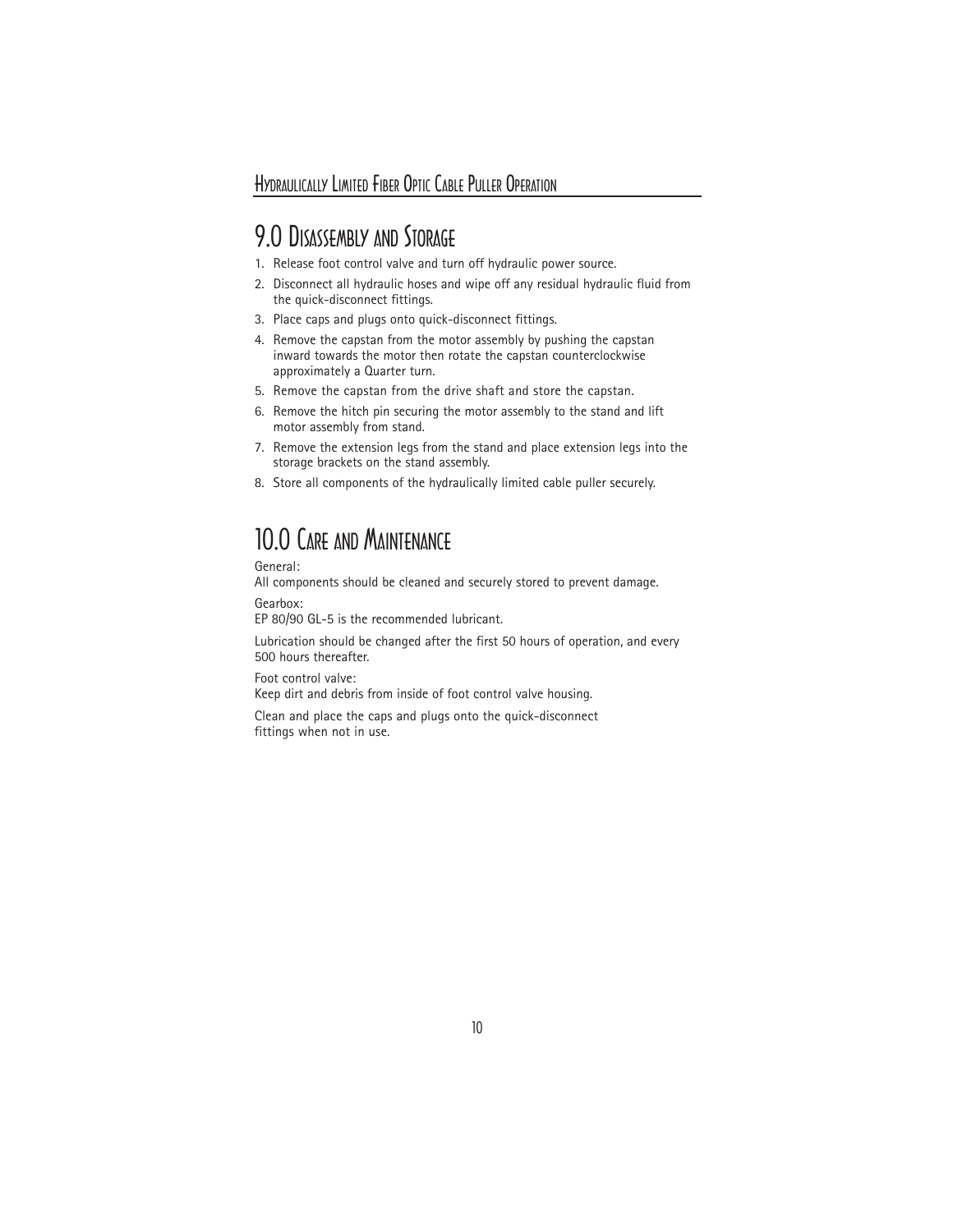

# 11.0 TROUBLESHOOTING

| Problem:                                                         | Solution:                                                                                                                                                                                           |  |  |
|------------------------------------------------------------------|-----------------------------------------------------------------------------------------------------------------------------------------------------------------------------------------------------|--|--|
| Motor assembly will not go<br>into stand assembly.               | Check motor insert and stand receiver<br>for damage or foreign materials preventing<br>the insert from going into the stand receiver.                                                               |  |  |
|                                                                  | Make sure hitch pin is not already installed<br>in either the motor or stand assemblies.                                                                                                            |  |  |
| Cannot install hitch pin into<br>motor and stand after assembly. | Make sure the motor assembly is properly<br>installed into the stand assembly,<br>(See fig. 2 on page 8).                                                                                           |  |  |
| Cannot engage the hydraulic<br>quick-disconnect fittings.        | Hydraulic pressure has built up in the motor<br>or hoses. Relieve the pressure by unscrewing<br>one of the quick-disconnect fittings.                                                               |  |  |
|                                                                  | Check quick-disconnect fittings for dirt<br>or foreign materials and remove if present.                                                                                                             |  |  |
| Puller does not rotate when<br>foot pedal is depressed.          | Check hydraulic power source is operating<br>properly and any hydraulic shut-off valves<br>or switches are open or on.                                                                              |  |  |
|                                                                  | Check the foot pedal for proper operation.<br>Speed control valve knob may need to be<br>adjusted to allow pedal to be depressed.                                                                   |  |  |
|                                                                  | Adjust force control knob by turning knob<br>clockwise. Do not use tools to adjust - hand<br>tighten only.                                                                                          |  |  |
| Puller does not rotate in<br>the desired direction.              | Rotate entire puller assemble to other side<br>of man-hole or pull box, or reverse the<br>hydraulic connections at the motor by<br>removing the fittings then switch and re-<br>install into motor. |  |  |
| Cannot depress foot pedal.                                       | Adjust Speed Adjust knob counter-clockwise<br>until pedal is able to move.                                                                                                                          |  |  |
|                                                                  | Check for obstructions under foot pedal.                                                                                                                                                            |  |  |

**For further assistance regarding your Hydraulically limited fiber optic cable puller, please contact General Machine Products at (215) 357-5500.**